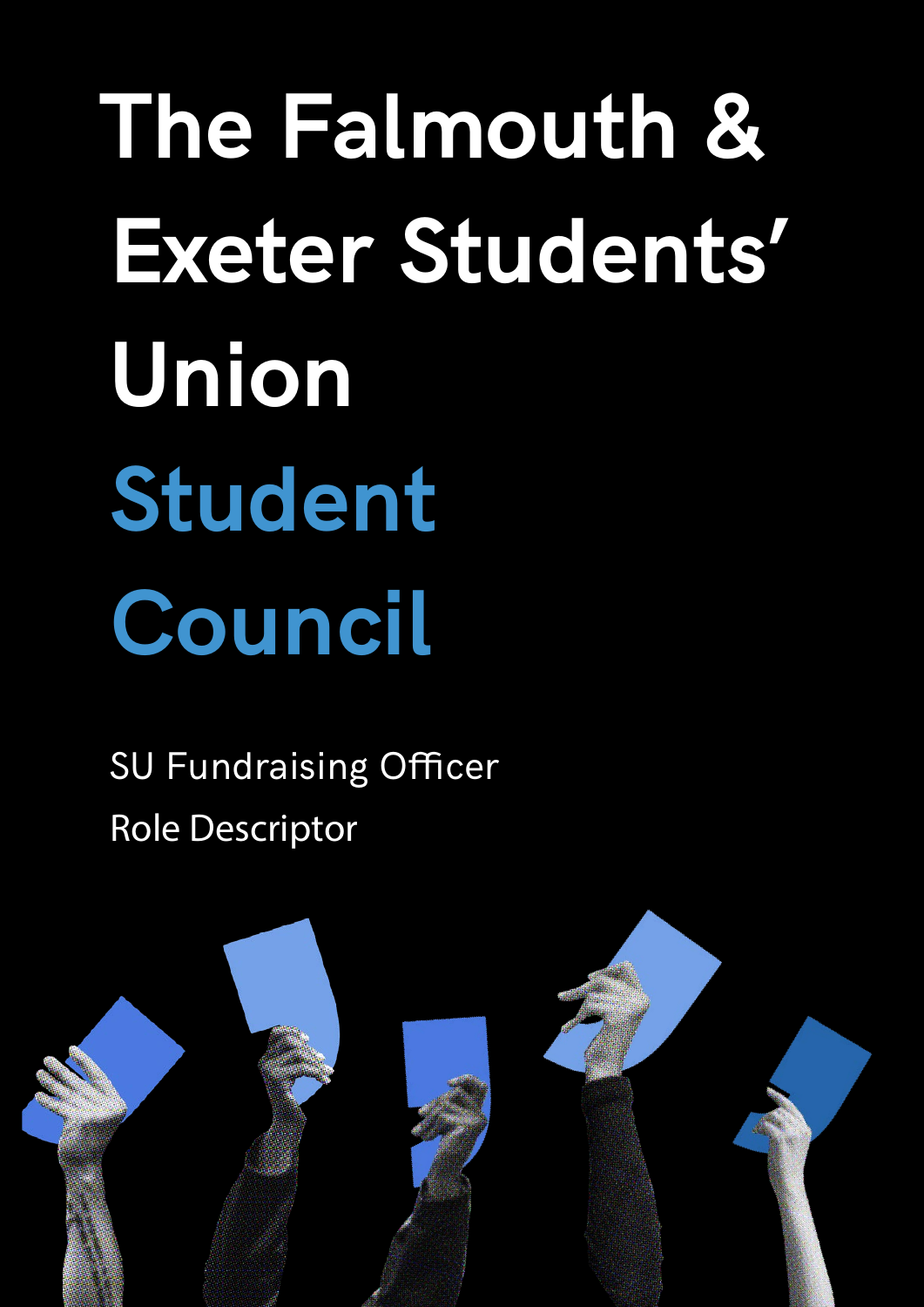## **SU Fundraising Officer**

## Short Description:

You will represent students' views and experience when working with SU Presidents, and SU staff to engage students in fundraising for charities.

| Status:            | Part-Time Officer                                                      |
|--------------------|------------------------------------------------------------------------|
| Elected:           | By secret ballot by all Falmouth and Exeter students                   |
| Term of Office:    | 1 Academic Year                                                        |
| Accountable to:    | The student body via SU Board of Trustees, SU                          |
|                    | Student Council, Annual General Meeting and Union General Meetings     |
| Member of/attends: | SU Student Council (twice a term)                                      |
|                    | 1:1 with SU President Student Experience (twice termly)                |
|                    | Other groups or meetings as appropriate and mandated                   |
| Hours:             | As the role requires and can be flexible dependent on studies.         |
| Remuneration:      | This is a voluntary role, however, out of pocket expenses will be paid |
|                    | where appropriate.                                                     |

Role Summary:

- To represent and campaign on students' interests with particular regard to charity fundraising activities.
- To work closely with the SU President Student Experience and SU Staff to develop support for fundraising and related activities and opportunities.
- To report on fundraising efforts to the SU Opportunities team to ensure the fundraising is celebrated.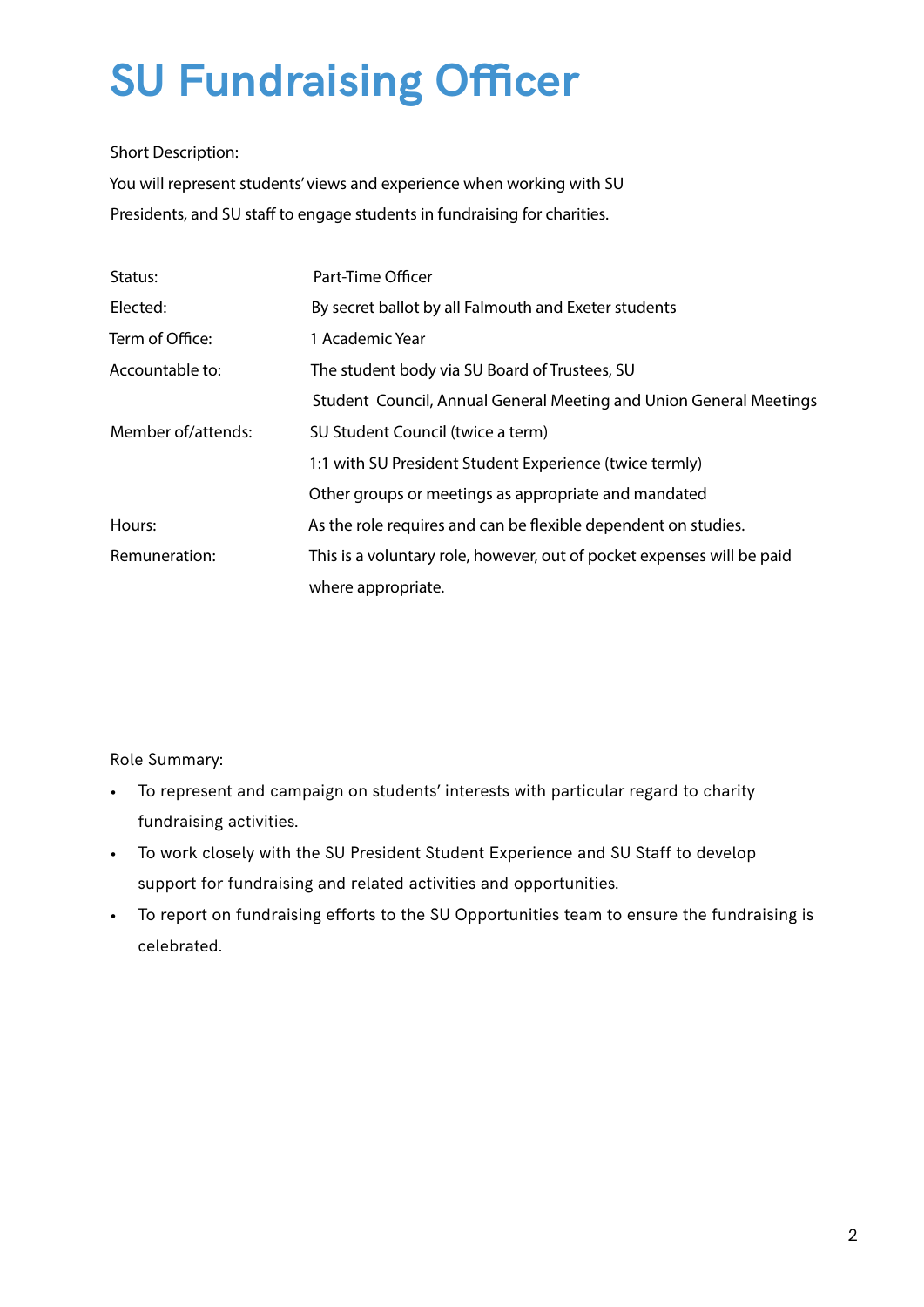Responsibilities:

- 1. To attend any meetings as required by the role.
- 2. To attend any necessary committees where representation of student fundraising is expected.
- 3. To consult with fundraising volunteers, to identify their development needs, promote their successes and share information with the President Student Experience and appropriate SU staff.
- 4. To work in partnership with the Volunteering Officer to assist the President Student Experience and SU Staff to conduct volunteering observations.
- 5. To promote the setting up of new fundraising initiatives in consultation with SU staff.
- 6. To consult with students about existing and proposed fundraising opportunities, facilities and ideas for future developments and feed this into planning processes to ensure member satisfaction.
- 7. To promote and contribute to the planning and delivery of the Welcome Week programme and other related activities and campaigns throughout the year, particularly regarding fundraising activities.
- 8. To represent the student view and experience when working with SU staff to submit proposals for relevant activity together to enhance this area of SU's work.